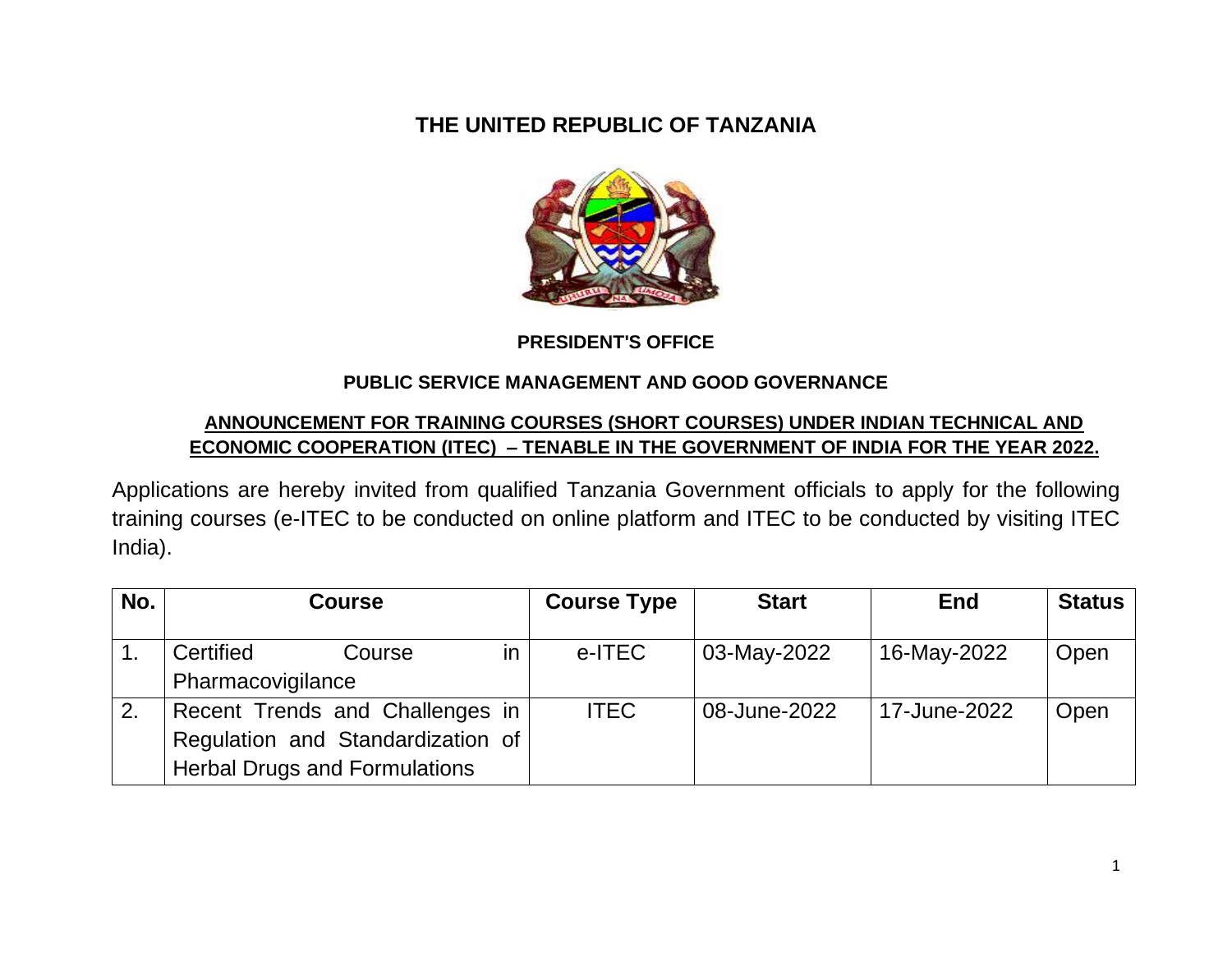| 3.  | SME Financing - Approaches and                                             | <b>ITEC</b> | 09-May-2022  | 17-June-2022 | Open |
|-----|----------------------------------------------------------------------------|-------------|--------------|--------------|------|
|     | <b>Strategies</b>                                                          |             |              |              |      |
| 4.  | Specialized Training Programme for                                         | e-ITEC      | 09-May-2022  | 20-May-2022  | Open |
|     | Establishing<br>National/Regional                                          |             |              |              |      |
|     | <b>Telemedicine Platform</b>                                               |             |              |              |      |
| 5.  | Certified Course on how to be better<br>Prepared for Pandemics (Policies & | e-ITEC      | 14-June-2022 | 27-June-2022 | Open |
|     | <b>Implementation Plans)</b>                                               |             |              |              |      |
| 6.  | Certificate<br>Women<br>Course<br>on                                       | <b>ITEC</b> | 15-June-2022 | 28-June-2022 | Open |
|     | Empowerment through Technical                                              |             |              |              |      |
|     | and Vocational Education Training<br>(TVTE)                                |             |              |              |      |
| 7.  | Specialized Training Programme in                                          | <b>ITEC</b> | 16-May-2022  | 10-June-2022 | Open |
|     | <b>Cyber Security &amp; Malware Analytics,</b>                             |             |              |              |      |
|     | <b>Reverse Engineering</b>                                                 |             |              |              |      |
| 8.  | Women<br>Youth<br>and                                                      | <b>ITEC</b> | 17-May-2022  | 17-June-2022 | Open |
|     | Entrepreneurship in Water Supply                                           |             |              |              |      |
|     | Sanitation<br>Development<br>and                                           |             |              |              |      |
|     | <b>Trainers/Promoters Programme</b>                                        |             |              |              |      |
| 9.  | Specialized Training Program<br>in.                                        | e-ITEC      | 18-May-2022  | 07-June-2022 | Open |
|     | <b>Pharmaceutical Care in Community</b><br>Pharmacy (PCCP)                 |             |              |              |      |
| 10. | <b>Public</b><br><b>Health</b><br>International                            | <b>ITEC</b> | 20-June-2022 | 25-June-2022 | Open |
|     | Management<br>Development                                                  |             |              |              |      |
|     | Program                                                                    |             |              |              |      |
| 11. | Science Technology and Innovation<br>Policy                                | <b>ITEC</b> | 21-June-2022 | 28-June-2022 | Open |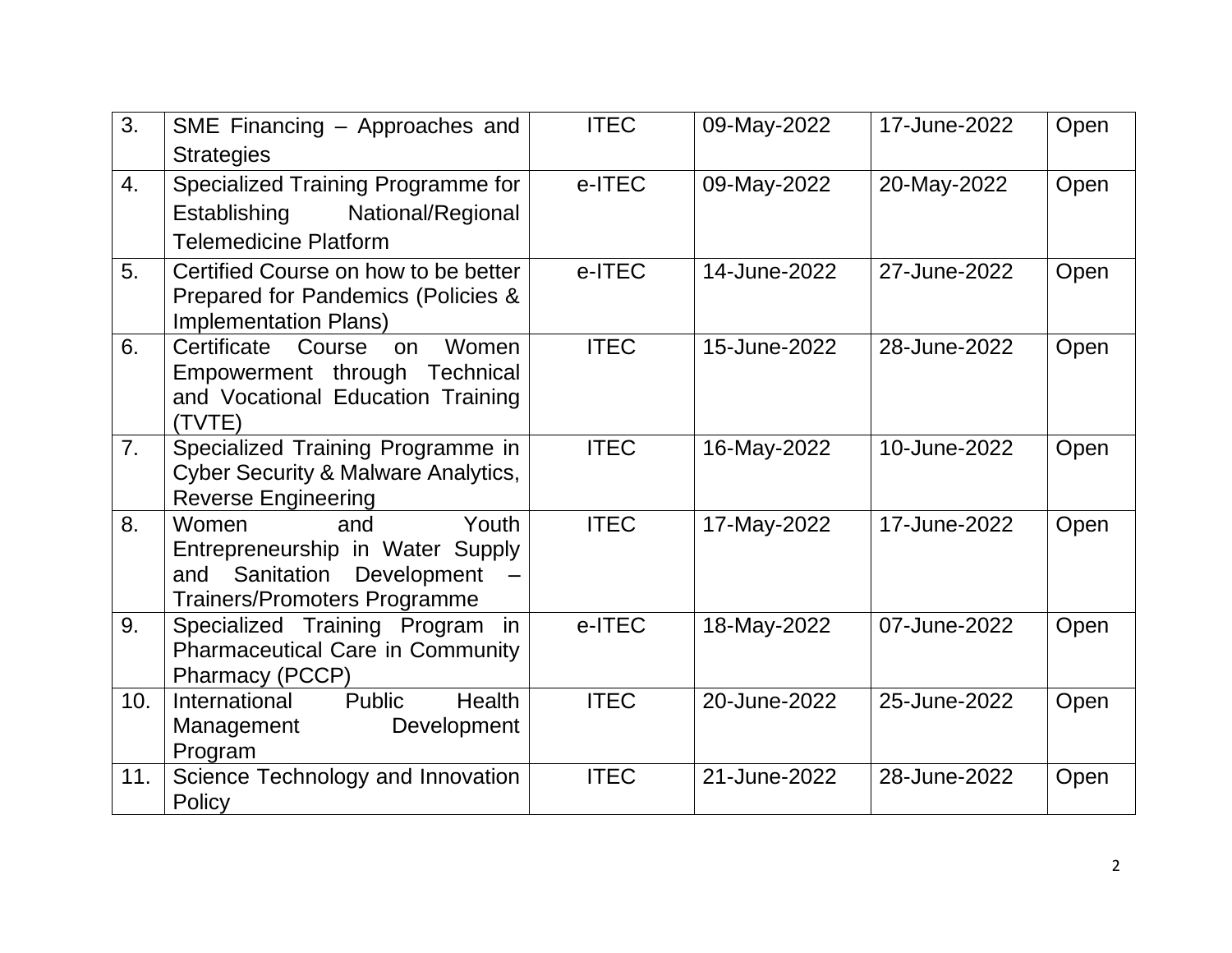| 12.   Specialized Training Programme in | e-ITEC | 23-May-2022 | 17-June-2022 | Open |
|-----------------------------------------|--------|-------------|--------------|------|
| Healthcare Information Technology       |        |             |              |      |

#### **SCHOLARSHIP COVERAGE**

The entire cost of training under this Program, including the return international airfare, tuition fees, accommodation, emergency medical treatment and study tour will be borne by the Government of the India.

# **APPLICATION ELIGIBILITY**

- i. Should be a Public Servants to apply the Training Course which related with,
- ii. The age range for the applicants is  $25 45$  years,
- iii. Should have five years of working experience in the field of study,
- iv. The knowledge of spoken and written English language is Compulsory for all applicants,
- v. Should have a Bachelor Degree to apply,
- vi. Be in a good health both physically and mentally, and
- vii. The online application forms the ITEC Participants can be viewed at [https://www.itecgoi.in](https://www.itecgoi.in/) and the applicants can visit this site for filling up online application form and take a print out of filled form should be typed (**typewritten**).

# **APPLICATION MATERIALS REQUIRED/SUPPORTING DOCUMENTS:**

- i. Complete ITEC Application Form,
- ii. Document Checklist,
- iii. Required documents for the university,
- iv. Permission from the applicant's Employer,
- v. Graduation / Academic Certificate (s),
- vi. Academic Transcript,
- vii. An Employer's letter describing applicant's Good Conduct and performance,
- viii. Two recommendation letters from the applicant's Employer or Professor with signature and seal,
- ix. A photocopy of a Passport,